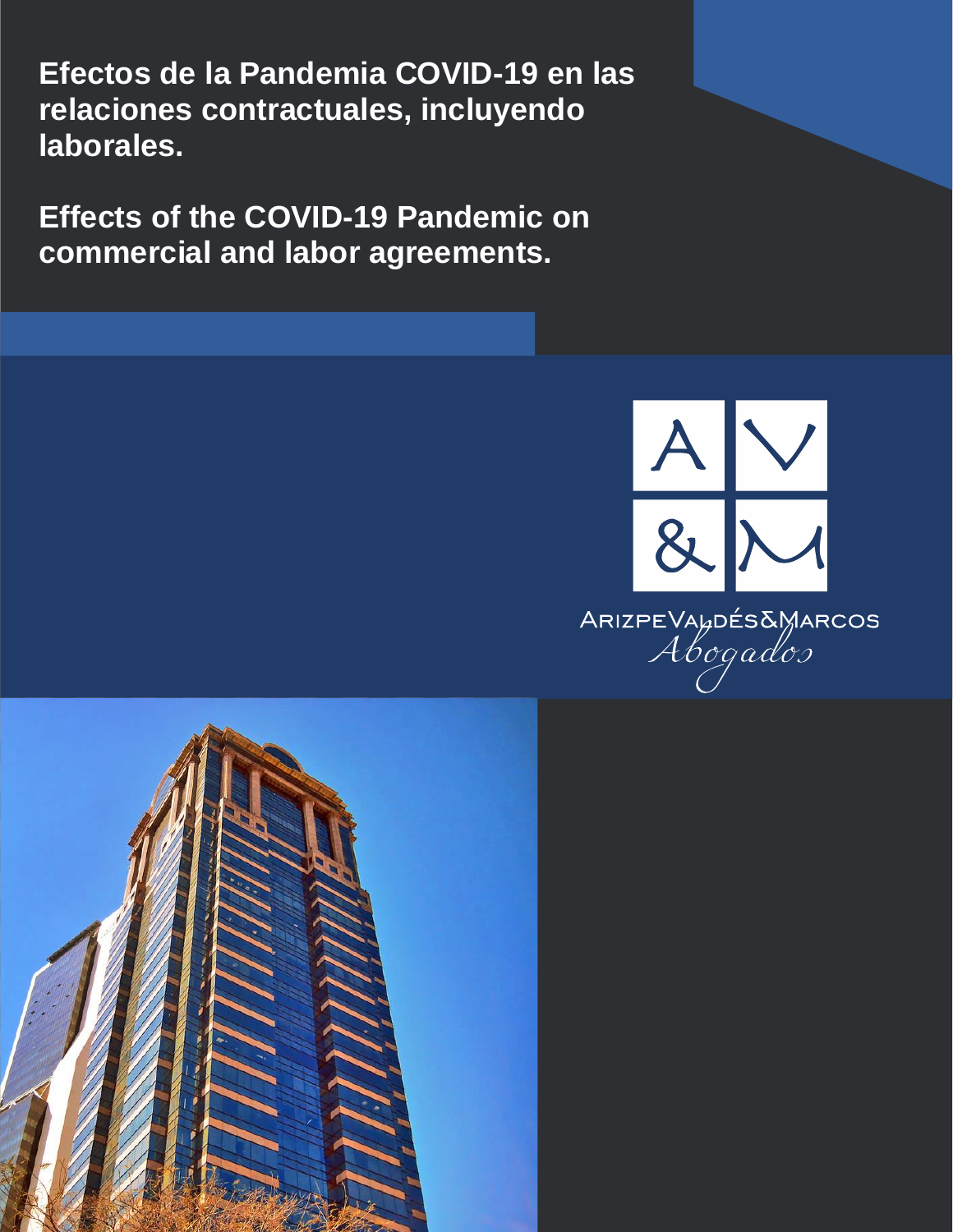

# San Pedro Garza García, Nuevo León a 27 de marzo de 2020

Estimados Clientes, Familiares y Amigos, Dear, Clients, Friends and Family,

Como saben, el pasado 11 de marzo del presente la Organización Mundial de la Salud [reconoció](https://www.who.int/es/dg/speeches/detail/who-director-general-s-opening-remarks-at-the-media-briefing-on-covid-19---11-march-2020)  [oficialmente](https://www.who.int/es/dg/speeches/detail/who-director-general-s-opening-remarks-at-the-media-briefing-on-covid-19---11-march-2020) como una pandemia al brote del nuevo virus SARS-CoV2-COVID-19 ("COVID-19"). Ante dicha situación, algunos países han optado por cerrar sus fronteras, cómo lo son Canadá, España, Alemania y Estados Unidos de América, entre otros, incluyendo la frontera de éste último con México, de acuerdo con el [comunicado publicado](https://www.gob.mx/sre/prensa/mexico-y-ee-uu-logran-convenio-para-combatir-el-covid-19) el 20 de marzo del presente.

El 23 y 24 de marzo del presente año, las autoridades del Sector Salud, publicaron diversos [acuerdos](https://www.dof.gob.mx/nota_detalle.php?codigo=5590339&fecha=24/03/2020) mediante los cuales (i) reconocen la pandemia del COVID-19 como una **enfermedad grave de atención prioritaria**, (ii) exhortan a los gobiernos de las entidades federativas a definir, a la brevedad, planes de expansión inmediata de hospitales, y (iii) establecen las medidas necesarias para la prevención y control de la pandemia, lo cual sin duda viene a impactar las relaciones contractuales y laborales de las empresas, toda vez que éstas medidas incluyen:

- a) **Evitar la asistencia a centros de trabajo y espacios públicos** a los adultos mayores de 65 años y grupos de personas con riesgos a causa de su condición de salud (los "Grupos de Riesgo").
- b) **Suspender las actividades escolares** en todos los niveles hasta el 17 de abril del presente.
- c) **Suspender las actividades en el sector público** hasta el 19 de abril del 2020.
- d) **Suspender las actividades en el sector privado** hasta el 19 de abril del presente, que involucren la concentración física, tránsito o desplazamiento de personas, con excepción de los negocios y establecimientos que **resulten necesarios para hacer frente a la contingencia**.

As you may know, on March 11 this year the World Health Organization [officially recognized](https://www.who.int/dg/speeches/detail/who-director-general-s-opening-remarks-at-the-media-briefing-on-covid-19---11-march-2020) the outbreak of the new SARS-CoV2-COVID-19 virus ("COVID-19") as a pandemic. In view of this situation, some countries have chosen to close their borders, such as Canada, Spain, Germany and the United States of America, among others, including the border of the latter with Mexico, according to the [statement](https://www.gob.mx/sre/prensa/mexico-y-ee-uu-logran-convenio-para-combatir-el-covid-19) published on March 20 of this year.

On March 23 and 24 of this year, the authorities of the Health Sector published several [decrees](https://www.dof.gob.mx/nota_detalle.php?codigo=5590339&fecha=24/03/2020) by means of which (i) they recognize the COVID-19 pandemic as a **serious disease of priority attention**, (ii) they request the governments of the Mexican states to define, as soon as possible, plans for the immediate expansion of hospitals, and (iii) they establish the necessary measures for the prevention and control of the pandemic, which undoubtedly comes to impact the commercial and labor relations of companies, since these measures include:

- a) Prevent adults over 65 years of age and groups of people at risk due to health conditions (the "Risk Groups") **from attending workplaces and public spaces**.
- b) **Suspend school activities** at all levels until April 17 of this year.
- c) S**uspend activities in the public sector** until April 19 of this year.
- d) **Suspend activities in the private sector** until April 19 of this year that involve the physical concentration, transit or displacement of people, with the exception of businesses and establishments that are **necessary to deal with the pandemic**.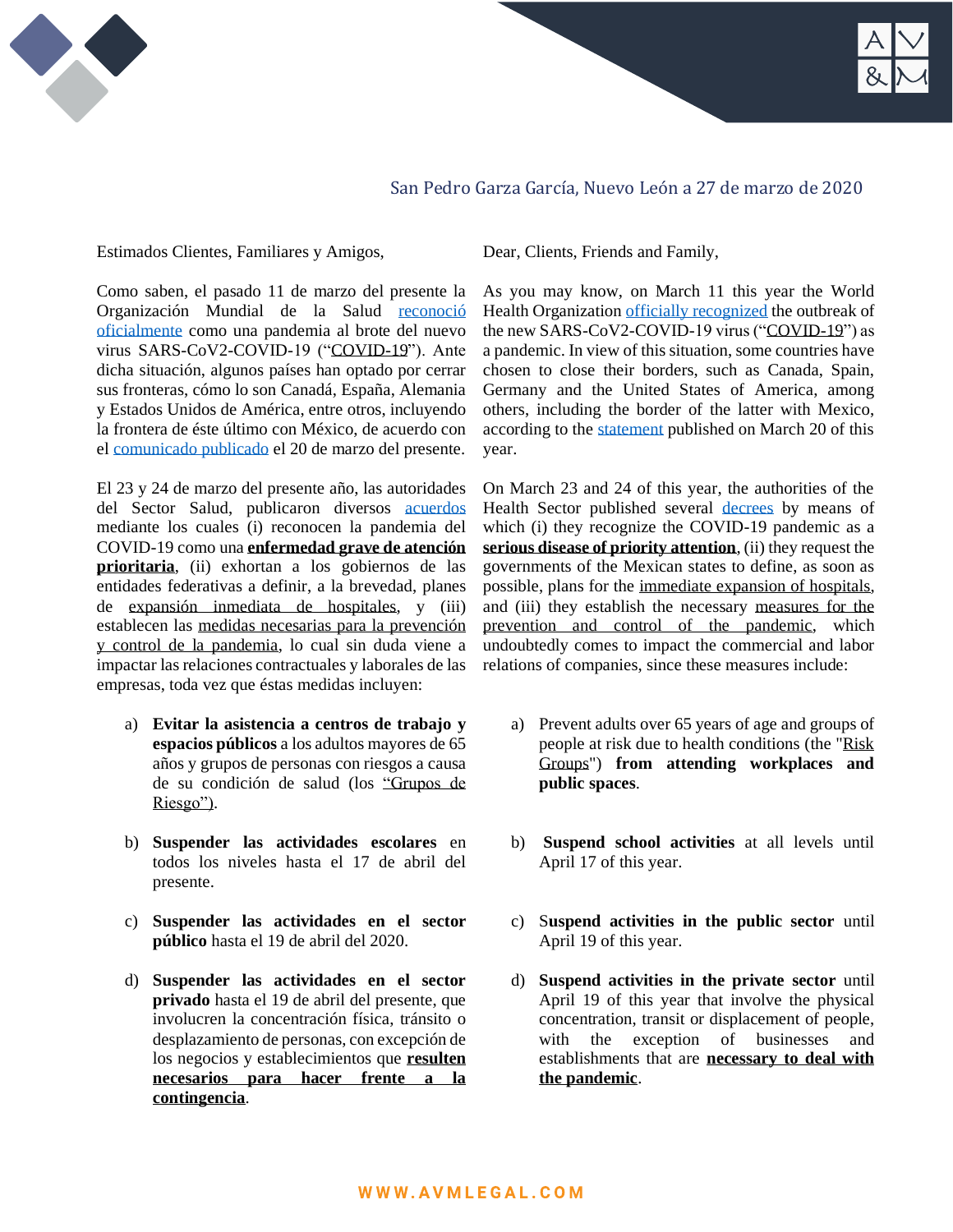



e) **Suspender temporalmente** y hasta nuevo aviso los **eventos masivos y las reuniones de más de 100 personas**.

Dado lo anterior, a continuación se describen los impactos que el COVID-19 pudiera tener en sus negocios.

## **Impacto en Relaciones Contractuales**

En caso de que con motivo de los efectos de la pandemia se vea impedido para cumplir de forma oportuna con sus obligaciones contractuales, pudiera no estar obligado al pago de daños y perjuicios por dichos incumplimientos y los plazos para cumplir con sus obligaciones pudieran ampliarse o suspenderse.

Nuestra legislación no hace distinción entre el caso fortuito y la fuerza mayor, sin embargo, tesis aisladas y la doctrina definen dichos conceptos de la siguiente manera: (i) caso fortuito son aquellos hechos ocasionados por un acontecimiento natural; y (ii) fuerza mayor son aquellos ocasionados por un hecho del hombre o la autoridad; en ambos casos que impidan el cumplimiento de obligaciones.

En adición a lo anterior, quien pretende excusar el cumplimiento de cualquier obligación contractual derivado de un caso fortuito o de fuerza mayor deberá, conforme a lo previsto en tesis aisladas, comprobar que la causa del incumplimiento es: (i) externa, es decir, ajena a su voluntad; (ii) insuperable; (iii) inevitable; y (iv) imprevisible.

En cuanto a los contratos de arrendamiento, en caso de que el arrendatario se vea impedido para utilizar parcial o totalmente el inmueble por alguna de las causas antes referidas, su obligación de pagar renta pudiera ser reducida o suspendida, según sea el caso, por el tiempo que dure el impedimento y en caso de que dicho impedimento tenga una duración mayor a 2 meses, se podrá pedir la rescisión del contrato.

Por lo anterior, es indispensable analizar (i) cada uno de los contratos celebrados en donde se estime que no se podrá cumplir en tiempo y forma con todas sus obligaciones, y (ii) las implicaciones y alcances de las cláusulas de incumplimiento y de caso fortuito o e) **Suspend temporarily** and until further notice mass **events and meetings of more than 100 persons**.

In virtue of the above, outlined below you may find the impacts that COVID-19 may have on your business.

## **Impact on Commercial Agreements**

If, due to the effects of the pandemic, you are prevented from complying with your contractual obligations in a timely manner, you may not be obliged to pay damages for such breaches and the deadlines for fulfilling your obligations may be extended or suspended.

Our legislation makes no distinction between fortuitous events and force majeure events, however, case law and doctrine define such concepts as follows: (i) fortuitous events are those caused by a natural event; and (ii) force majeure events are those caused by an act of man or authority; in both cases preventing the performance of obligations.

In addition to the foregoing, whoever intends to excuse the compliance of any contractual obligation derived from a fortuitous event or force majeure events must, in accordance with the provisions of case law, prove that the cause of the noncompliance is: (i) external, that is, beyond its control; (ii) insurmountable; (iii) inevitable; and (iv) unforeseeable.

With regard to leasing agreements, in the event that the lessee is prevented from using the property in whole or in part for any of the above-mentioned reasons, his obligation to pay rent may be reduced or suspended, as the case may be, for the duration of the impediment, and if the impediment lasts for more than 2 months, the agreement may be terminated.

Therefore, it is essential to analyze (i) each of the agreements entered into where it is deemed that it won´t be possible to comply in due time and form with all its obligations, and (ii) the implications and scope of the noncompliance and fortuitous case or force majeure events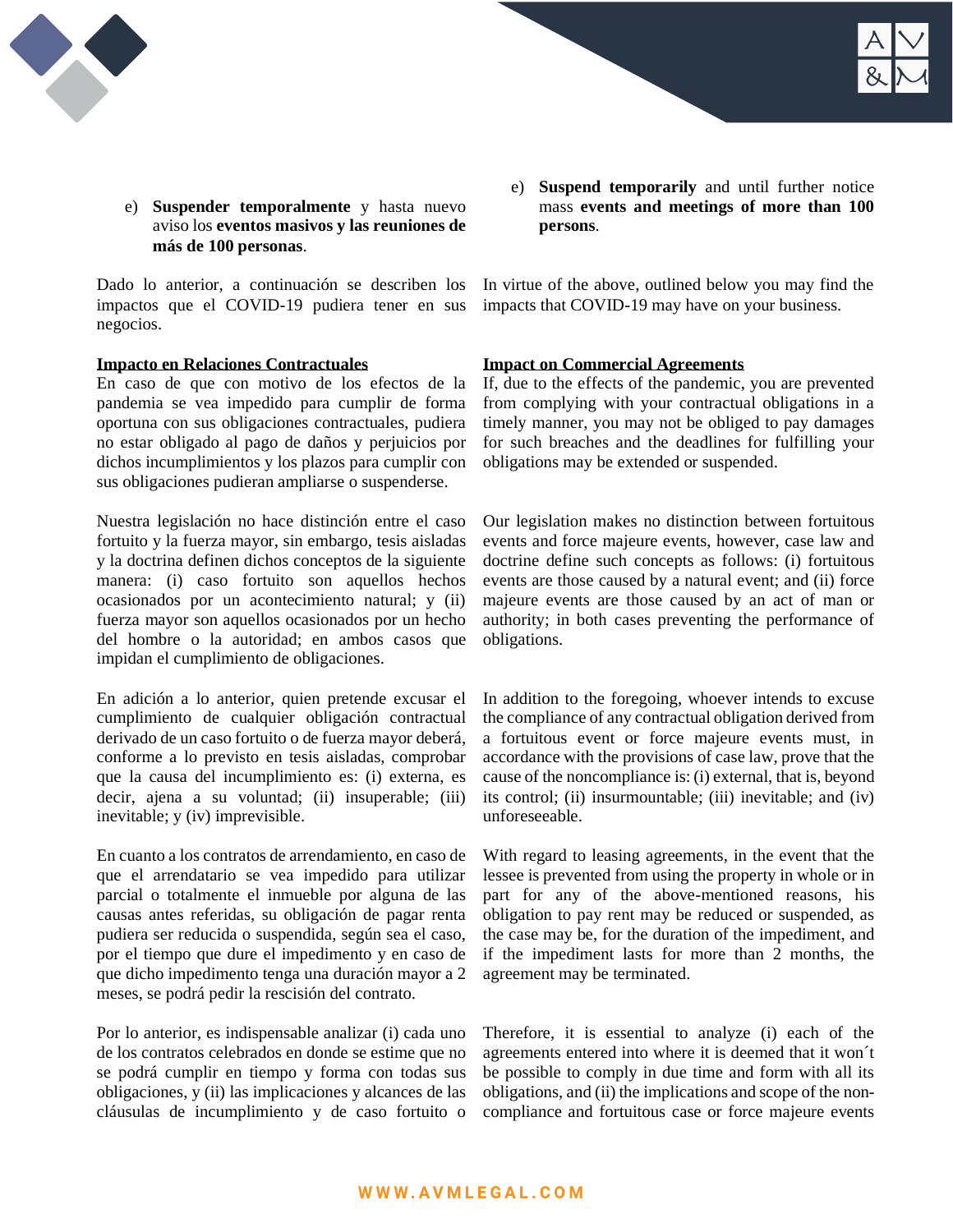

fuerza mayor, así como los requisitos y supuestos pactados en dichos contratos, como pudiera ser la suspensión de pagos, extensión del plazo y/o la terminación anticipada del contrato.

Sugerimos que, de existir riesgo de caer en un incumplimiento, se documenten todos los esfuerzos realizados para cumplir con dichas obligaciones, para acreditar la buena fe de su parte para cumplir con sus obligaciones y la imposibilidad de hacerlo debido a la pandemia. Es de suma importancia observar los procedimientos establecidos en los contratos y/o en la legislación aplicable para cumplir con las formalidades respecto a las notificaciones entre las partes y los procedimientos de resolución de controversias.

#### **Impacto en Gobierno Corporativo**

La Ley General de Sociedades Mercantiles contempla la posibilidad de que las asambleas de accionistas o socios sean celebradas fuera del domicilio social de la sociedad cuando se tenga un caso fortuito o de fuerza mayor. Sin embargo, consideramos que lo más recomendable es analizar los estatutos sociales y, en caso de que permitan tomar resoluciones fuera de asamblea, documentarlas de dicha forma. Lo anterior también sería aplicable a las sesiones del consejo de administración.

## **Impacto en Relaciones Laborales**

La Ley Federal del Trabajo prevé la suspensión de labores en caso de contingencia sanitaria, la cual debe ser declarada por autoridad competente y obliga a los patrones a pagar a sus trabajadores una indemnización equivalente a un día de salario mínimo por cada día que dure la suspensión, sin que pueda exceder de 30 días. En caso de que continúe, no se pagará indemnización adicional alguna y la relación continuará suspendida.

clauses, as well as the requirements and assumptions agreed upon in such agreements, such as the suspension of payments, extension of the term and/or early termination of the agreement.

We suggest that, if there is a risk of default in any agreement, you document all the efforts made to comply with such obligations, to demonstrate the good faith on your part to comply with your obligations and the inability to do so due to the pandemic. It is of great importance to observe the procedures established in the agreements and/or in the applicable law to comply with the formalities regarding notifications between the parties and dispute resolution procedures.

#### **Impact of Corporate Governance**

The General Law of Business Corporations provides the possibility that the shareholders' or partners' meetings be held outside the corporate domicile of the company when there is a fortuitous case or force majeure event. However, we consider that the most advisable thing to do is to analyze the corporate bylaws and, if they allow resolutions to be taken outside of a meeting, document them in that way. This would also be applicable to the meetings of the board of directors.

## **Impact on Labor Agreements**

The Federal Labor Law provides the suspension of employment in the event of health contingencies, which must be declared by the competent authority and obliges the employers to pay their workers a compensation equivalent to one day's minimum wage for each day of the suspension, which may not exceed 30 days. If it continues, no additional compensation shall be paid, and the relationship will continue to be suspended.